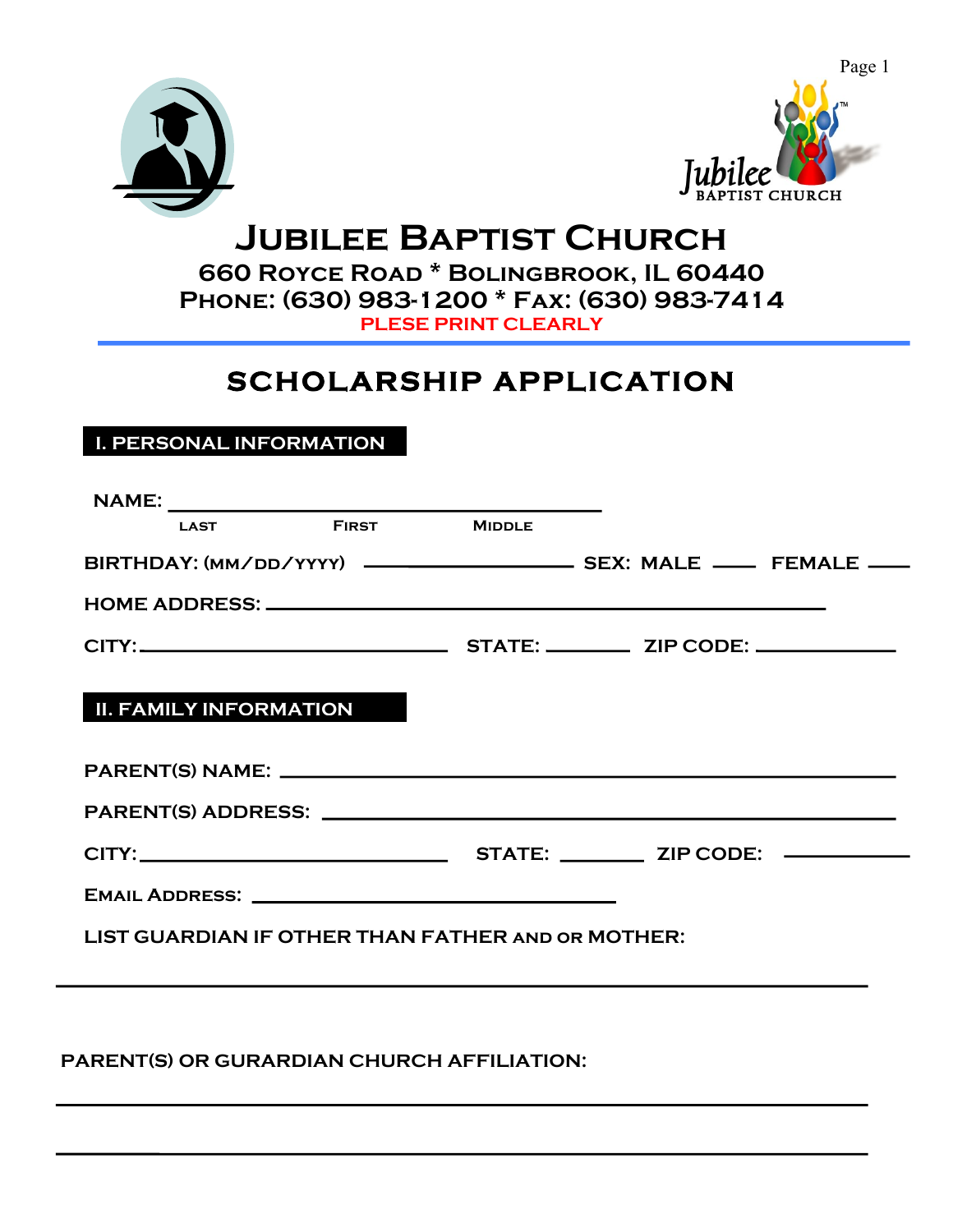#### **III. CHURCH INFORMATION**

| ARE YOU A MEMBER OF JUBILEE BAPTIST CHURCH? YES _____ |  |
|-------------------------------------------------------|--|
|                                                       |  |

**HOW LONG HAVE YOU ATTENDED JUBILEE BAPTIST CHURCH: YEARS**

**LIST CHURCH ACTIVITIES/MINISTRIES YOU'VE PARTICIPATED IN:**

| <b>CHECK ONE BOX FOR CHURCH ATTENDANCE: 100%</b> | 75% | 50% | 25% |
|--------------------------------------------------|-----|-----|-----|
|                                                  |     |     |     |

#### **IV. EDUCATIONALINFORMATIONAL**

| ADDRESS OF HIGH SCHOOL: —————————————————————————                                        |  |
|------------------------------------------------------------------------------------------|--|
| <b>这个人的人都是不是一个人的人,我们也不是一个人的人,我们也不是一个人的人,我们也不是一个人的人,我们也不是一个人的人,我们也不是一个人的人,我们</b> 也不是一个人的人 |  |
| SCHOOL TELEPHONE NUMBER: _____________________________                                   |  |
|                                                                                          |  |
|                                                                                          |  |
| SENIOR CLASS RANKING: ____________ OUT OF ____________ STUDENTS IN CLASS                 |  |
| * YOU MUST ATTACH AN OFFICAL HIGH SCHOOL TRANSCRIPT – NO PHOTO COPIES                    |  |

**ANTICIPATED GRADUATION DATE:**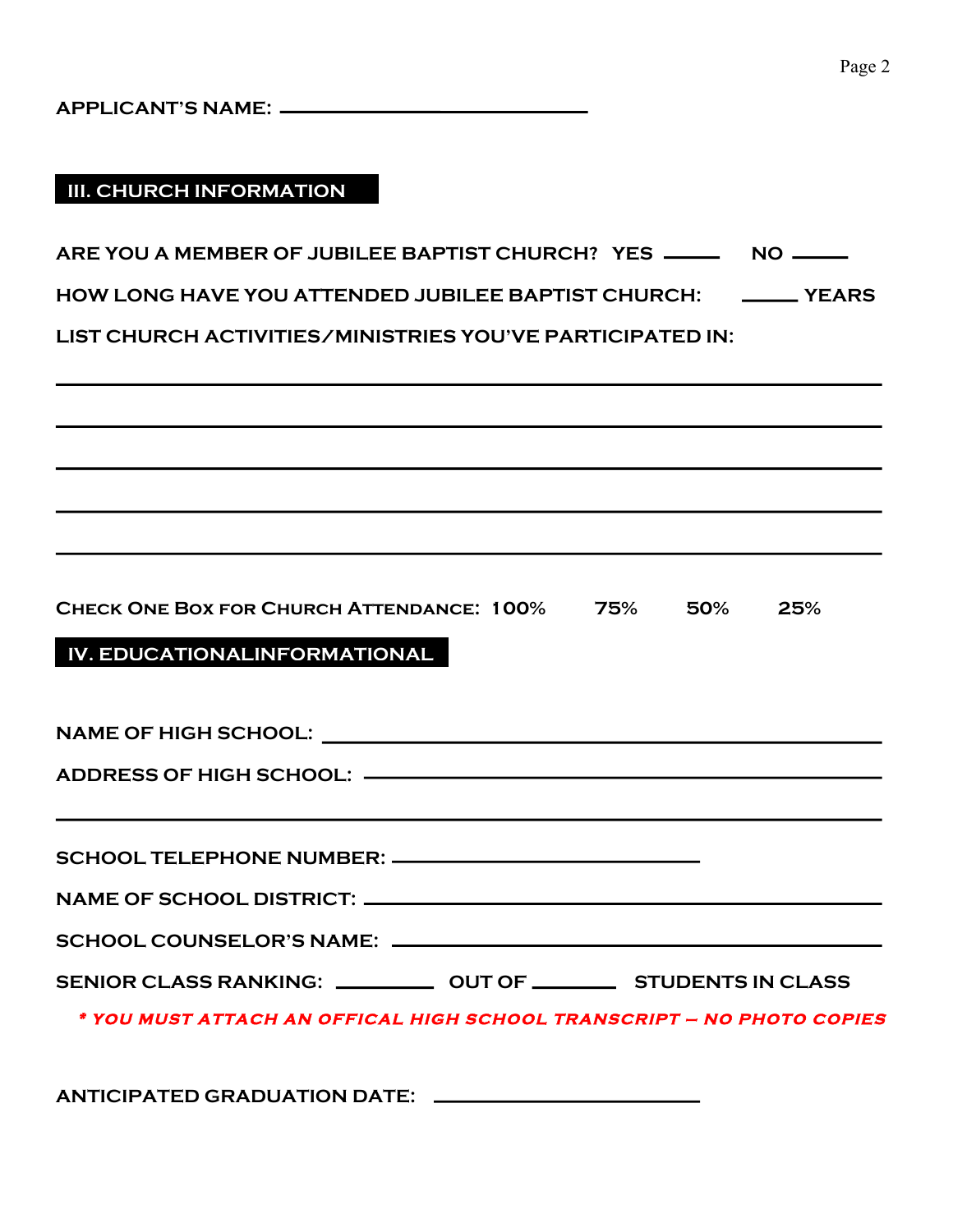#### **V. EXTRA-CURRICULAR ACTIVITIES (attach additional sheets if necessary)**

**LIST ACADEMIC ACHIEVEMENTS, AWARDS, HONORS, SCHOLARSHIPS, ETC.**

**LIST COMMUNITY MEMBERSHIP, LEADERSHIP, AND VOLUNTEER ACTIVITIES:**

**LIST EMPLOYMENT HISTORY:**